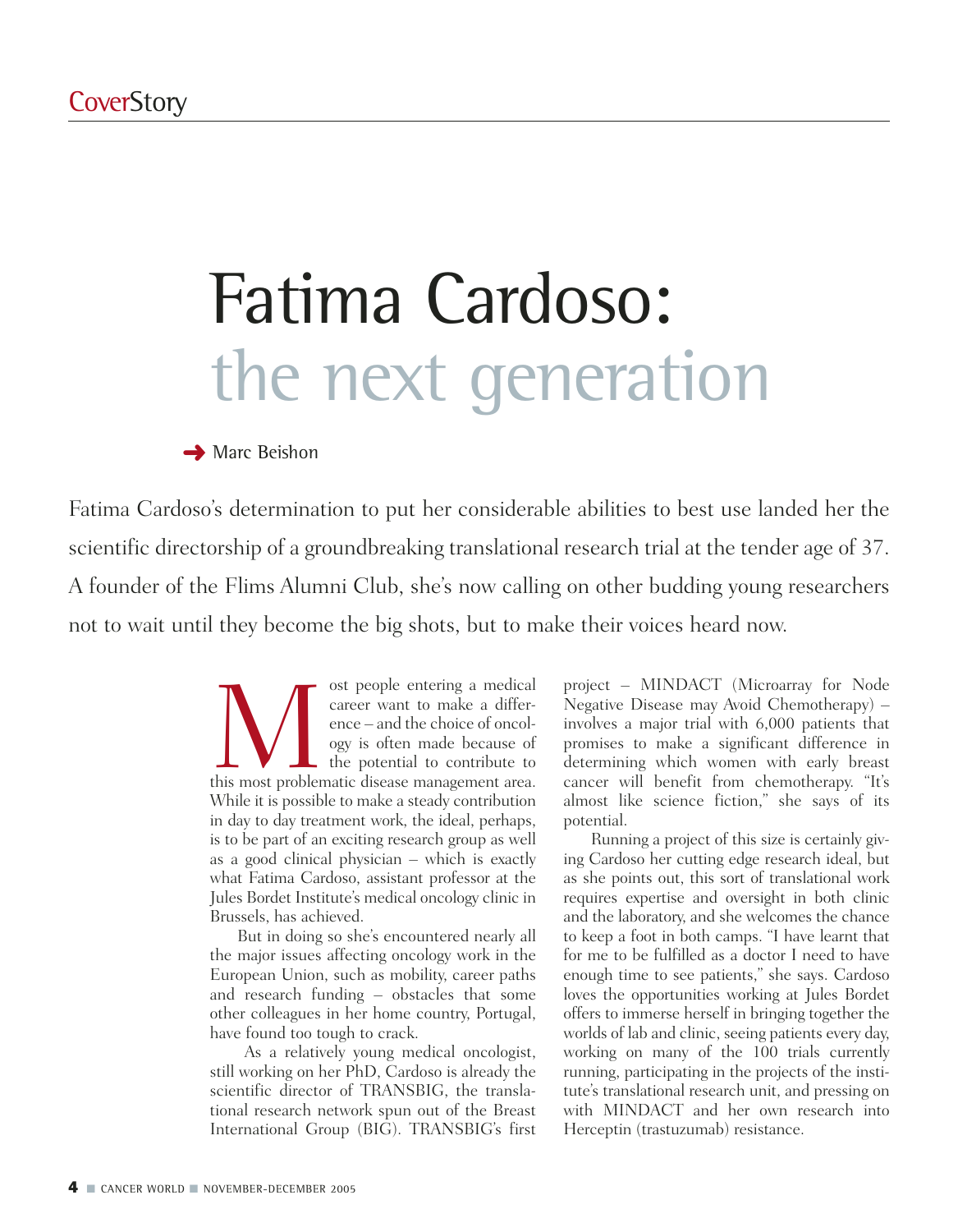

"It's also about making our voice heard now and not waiting until we're the big shots"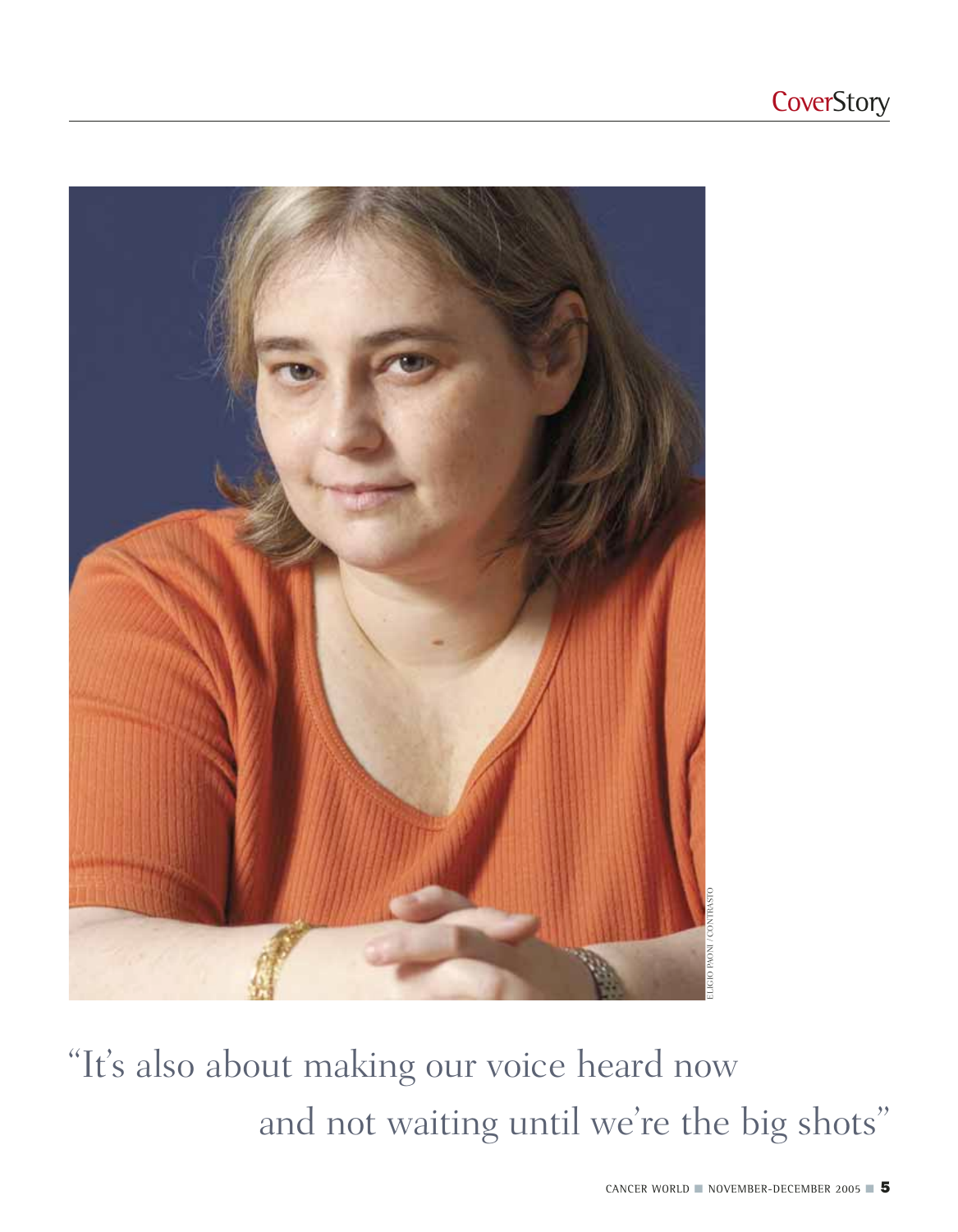### Cardoso hopes younger oncologists will help speed up recognition of medical oncology as a speciality

She's climbed very high for someone of her years, but Cardoso is not one to pull the ladder up behind her. She cofounded and enthusiastically promotes the Flims Alumni Club (FAC), which brings together young graduates of the highly respected Flims Methods in Clinical Cancer Research Workshop. At the Jules Bordet, she has also taken on the role of coordinator of the community of international fellows, which until recently she herself was a part of. Such networking, says Cardoso, is not just about learning how to run trials, for example. "It's also about making our voice heard now and not waiting until we're the big shots. We need to say now what we want for our careers."

There can certainly be frustration for younger cancer doctors in pursuing their goals, especially when, like Cardoso, they determine their interests fairly early on. The situation is particularly acute in Portugal, she says, because while standards of clinical care are high, the medical training is very long and there is simply very little research infrastructure. "I had my medical training at the University of Oporto, which is considered to have one of the highest standards of theoretical learning in Europe. But what is missing is the research infrastructure – you have to do everything yourself and you simply don't have the time with clinics so full." There is an excellent private research institute (IPATIMUP) in Oporto, she adds – known particularly for work on thyroid cancer – "But working there takes you away from patient care."

Cardoso's aim to be a doctor stems from her early years. She was born in Mozambique. Her parents – mother a teacher, father an insurance business manager – had moved to the Portuguese colony, but had to return when Fatima was eight after the political upheavals. "I never wanted to be anything other than a doctor – my mother says that ever since I was little

I was always playing doctors and my family had to pretend to be sick all the time."

When she became aware of medical specialities, her first choice when she arrived at medical school was to go into paediatrics, but a bit later she decided against, feeling it would be too hard in emotional terms. "I'm a very sensitive person – it especially hurts to see a child suffer. I believe that to be a good doctor you need to keep your humanity. People say that you have to keep your distance otherwise you'll get hurt all the time. But if you do that you lose your quality as a doctor. I felt it was easier for me to be able to keep my humanity, without being overwhelmed with pain, with adults than with children."

She chose internal medicine over an option to become a surgeon. "I realised I wouldn't be happy as a surgeon – no disrespect, but I'd be doing the same things over again and I would be bored. That may be a misconception but it was the way I saw it.

"And I'd discovered oncology, first through theory – cancer biology became a passion as soon as I encountered it – and then medical oncology became a speciality the year before I had to decide." To its credit, Portugal has moved faster than some other countries to recognise medical oncology, and it is certainly Cardoso's hope that younger oncologists will help accelerate the process of breaking open other national internal medicine systems to this core speciality.

She also benefited from excellent and inspirational teaching, and found added impetus in her personal life, especially from her sister, who had been through many operations after a childhood accident. "She's my role model in terms of courage and not letting things stand in your way – she's a robotics engineer now and I'm very proud of her." Then her best friend was diagnosed with breast cancer. "When you are young you have all these dreams. I thought if I worked hard and in the right team I could do something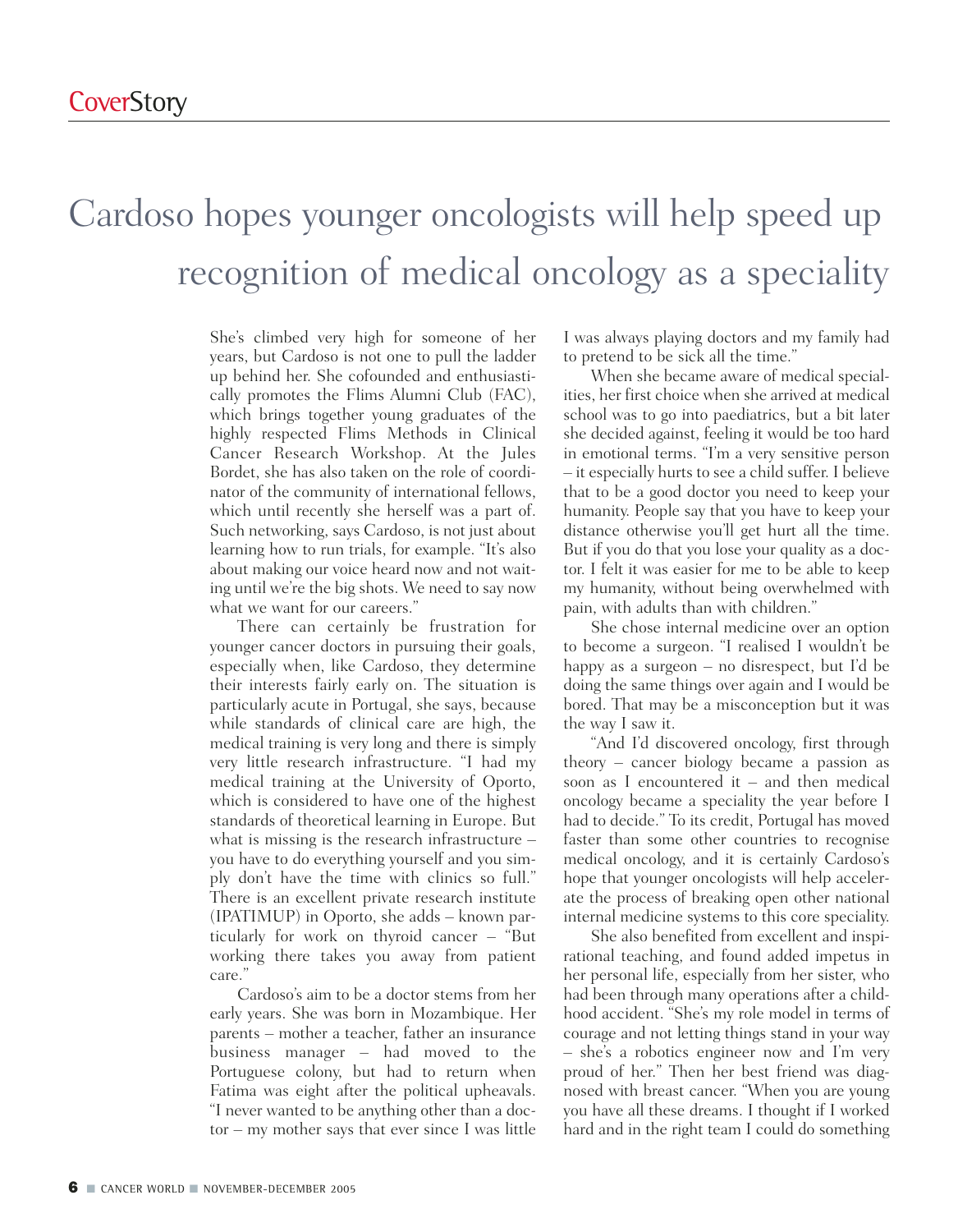### **CoverStory**

to make a difference in cancer management, and eventually help my friend. It's why I went into medical oncology and one of the reasons I left Portugal to come to Brussels."

Despite Portugal having three regional cancer centres, Cardoso had found research opportunities, at Oporto at least, very limited. Such research as she was able to do was done in the evenings and weekends, and she was encouraged by her director to seek opportunities abroad. After 12 years in training – Portugal is said to have the longest medical qualifying time in Europe – she actually put in only three months as a fully-fledged medical oncologist in Oporto.

"We had a speaker from the Jules Bordet breast unit come to a meeting, and in the coffee break my director asked him if I could do a research project in Brussels, and I thought, 'Well, you could have asked me first!' " That was in 2000, and Cardoso duly took up an offer to become a fellow at Jules Bordet. She is now a staff member, and very grateful to her former director for his 'push'. As she points out, being single with no ties has made the move easier, and she already spoke French and English.

As for leaving Portugal, she admits that she's contributing to the 'brain drain' – a hotly debated issue in Portugal as in other countries. However, she debunks the idea that she is somehow in debt for the cost of her training. "The money spent on my training I've paid back in the long hours I worked as a resident. You can consider that it was cheap labour. I always gave my best and a lot of my time." While proud to be Portuguese, she says that its society needs to tackle some tough issues. People tend to look out just for themselves, she says, adding that this may well be a reaction to the long years of dictatorship. Those such as doctors who stay within public positions have continually to 'fight the system' to get professional fulfilment.

At Jules Bordet, Cardoso first completed a two-year clinical and translational research fel-



lowship, where her focus on breast cancer was cemented. This was a crucial stage of her career, which she saw as a natural progression from her interest in targeted therapies. It also presented a wonderful opportunity to work with one of Europe's leading breast cancer groups, under the direction of Martine Piccart, who founded BIG in 1996, and who has been her guiding force over the last few years. And in a profession still heavily dominated by men, Cardoso feels that working for such a successful woman has helped pave the way for her own career.

More generally, with its heavy emphasis on multidisciplinary working across the clinicallaboratory divide, and given the many breast cancer patients referred to the Institute,

"We should be able to publish negative results so others don't waste time on the same dead ends"

With her guide and mentor Martine Piccart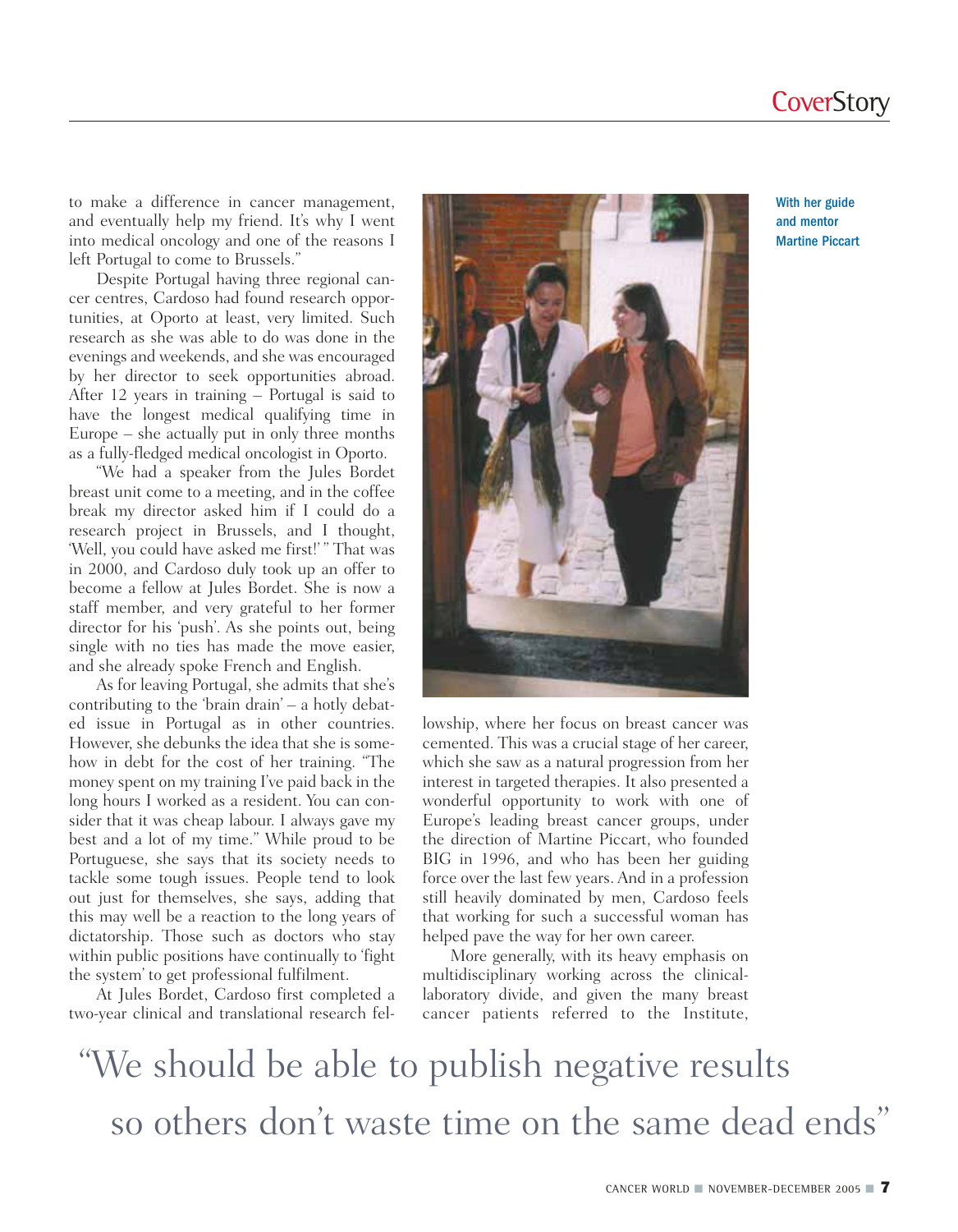

In the lab

Cardoso saw Jules Bordet as an ideal place for her to pursue her key research interest – the fundamental puzzle of why targeted therapies fail in such a high percentage of cases.

"There are people who prefer to go into areas that are not as well studied as breast cancer, so if they discover something it becomes their breakthrough," she says. "Others go into areas where there are many groups studying variations on a theme, and where there is much more collaboration – although honestly I didn't think of one or the other." Nevertheless, it has since become abundantly apparent to Cardoso that there are tremendous advantages in the power of large-scale collaboration, such as that fostered by BIG. Typically modest, her wish is to play a part and not to see her name in lights.

While her PhD is on trastuzumab resistance, she adds that it is the overall problem of treatment resistance that is her major topic – the mechanisms and predictive markers. To develop her translational research capability, on completing her two-year fellowship she went to the MD Anderson Center in the US on a one-year basic research fellowship under Mien-Chie

Hung, head of breast cancer research and a pioneer in HER-2 science. This, she says, was for the very specific aim of finding out more about basic research, and she feels a year was sufficient. "I could also have gone to the UK and the University of Oxford, but I would have had to put in three years instead."

Several 'lessons' emerged from this spell at MD Anderson. "It reinforced my understanding that I had to also work with patients, which you don't do in basic research," she says. "But the main lesson was finding out exactly how people in the lab think – it is different from those on the clinical side, where we need to know why we are doing something. In the lab they are usually doing science for science's sake."

Another lesson came the hard way – you can go into the lab with a hypothesis and test it out, but if it doesn't work then some six months or so of the experience can be wasted, at least as far as getting a usable result is concerned. That's clearly a potential risk of spending only a short spell in the lab environment, but as Cardoso adds, it brings home the importance of knowing what has already been tried and failed.

"I believe it's unfortunate that we are much more likely to publish – and have accepted for publication – work with positive results. That's perhaps even more striking in clinical research than lab work. It's a bias that should change – we should be able to publish negative results so other people don't waste time investigating the same dead ends."

What's more, she feels that without more publication of negative results, the oncology community is getting a biased view of research. "I guarantee that if you do a search on MED-LINE more than 90% of papers will have positive results." It's a situation that is changing though – Cardoso mentions one drug study she's recently reviewed, in the breast cancer area, which has a negative result and will be

### "The legal, ethical and financial aspects of the trial have been a roller coaster of a learning curve"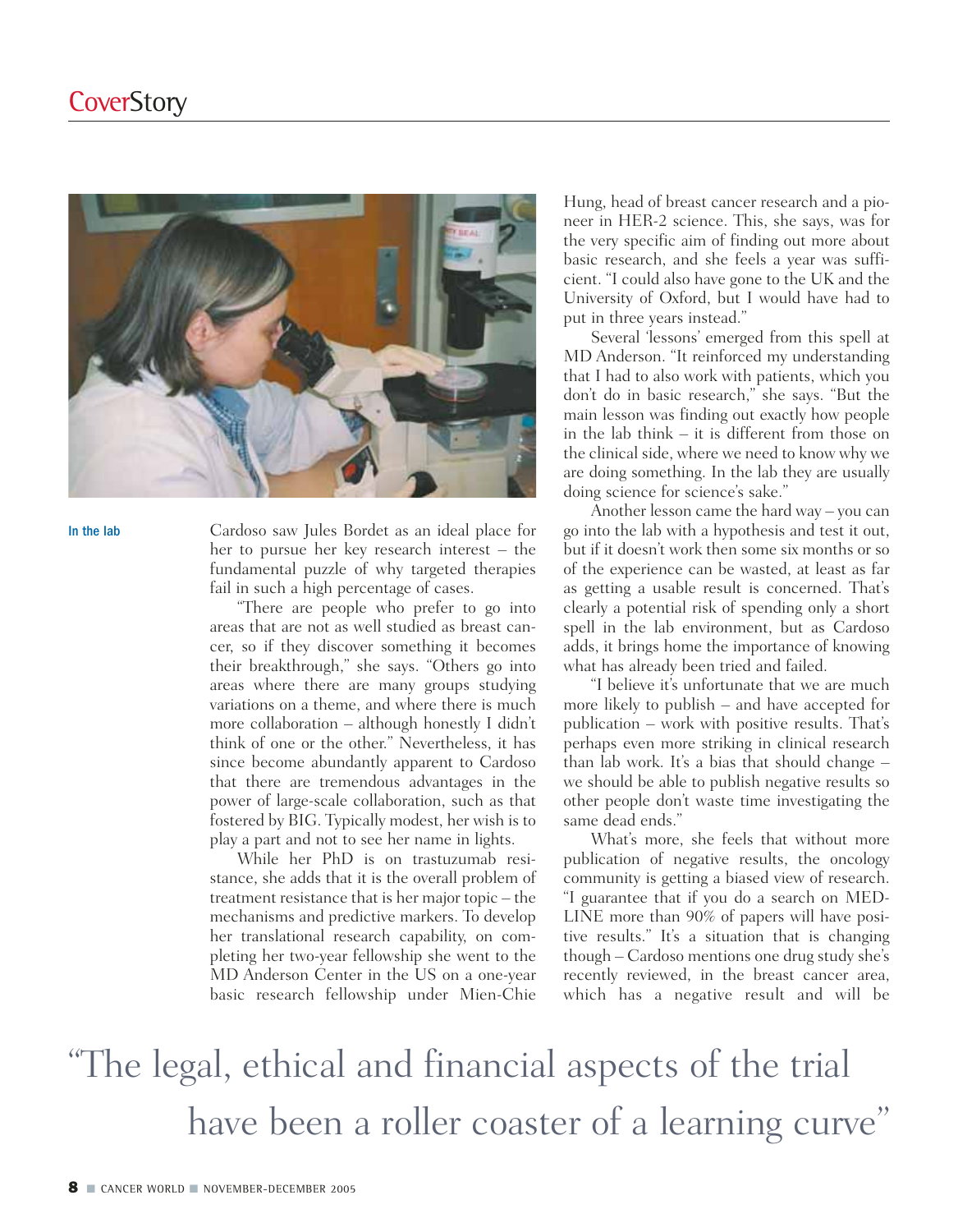### "We set an example: yes, we want our own societies, but we can also work in multidisciplinary groups"

published. "It's a well-written paper and it should be known that that specific drug given this way doesn't work."

It's another item to add to her change agenda for the oncology community, though she notes that all are to blame in the natural desire to be associated with positive outcomes. "In breast cancer, though, we are talking about this. I've found sessions where we discuss how to get manuscripts accepted very interesting, and editors and opinion leaders are aware of the issue." In addition, she feels that the breast cancer research community is more organised and open to collaboration, so enhancing protocol power and the chances of positive outcomes.

From MD Anderson, Cardoso was taken onto the staff at Jules Bordet, but she had to complete a year of internal medicine and sit an exam before being accepted as a practising medical oncologist. This was a disappointment. "It is duplication of effort and not really fair, as if you look at my CV it's exactly the same as a qualified Belgian medical oncologist," she says. "I can understand it if you come from a country where your training is a few years less – you must demand that a person is competent. But we need to make procedures much more homogeneous throughout the EU, otherwise the free movement of people is not a practical reality, just a dream."

At Jules Bordet, there has been an improvement – extra accreditation for some colleagues has reduced from a maximum of three years down to immediate acceptance in one case. But as Cardoso says, the situation is likely to be inconsistent across other cancer centres in the EU.

Cardoso was in at the beginning of the TRANSBIG project in 2002. It builds on the collaborative power of the structure developed in BIG and moves the agenda from the clinical to the translational arena. As she notes, "Most people working, for instance, on predictive markers have been doing small studies, which despite being important, do not have enough power to provide definite conclusions. However, to do such a large trial as MINDACT requires a huge amount of money."

MINDACT, she explains, is the first of a new generation of large-scale trials, and is using the new microarray technology to classify nodenegative early breast cancer patients into high and low risk of relapse, and compare them with traditional clinical assessment. The project uses the 70-gene prognostic signature developed at the Netherlands Cancer Institute, and the clinical side of the trial is being coordinated by the European Organisation for the Research and Treatment of Cancer (EORTC).

As scientific director, Cardoso manages the network of 39 partners – clinicians, lab technicians, statisticians, and bioinformatics specialists among them. "This is why my training at MD Anderson is so important. I feel like a translator between one world and another." It's a big logistical challenge, particularly as the microarray technique requires fresh tumour samples to be sent to Amsterdam. "Patients are operated on, the sample is sent the same week, and within a maximum of 15 days we must have the full pathology report and the results from Amsterdam," she says.

For this first TRANSBIG project, Cardoso has been Martine Piccart's 'right-hand person'. Her involvement has gone way beyond the fieldwork, to writing grant applications for the estimated 35mn euro funding that's needed. She also plays a leading role in helping to publicise the trial. She was surprised to find that despite BIG's success at now running some 20 worldwide clinical trials, it has been a struggle to obtain national or European Union funding. The EU is partially funding MINDACT, but has only given 7.5mn euros, and thanks to arcane rules, would only finance a new organisational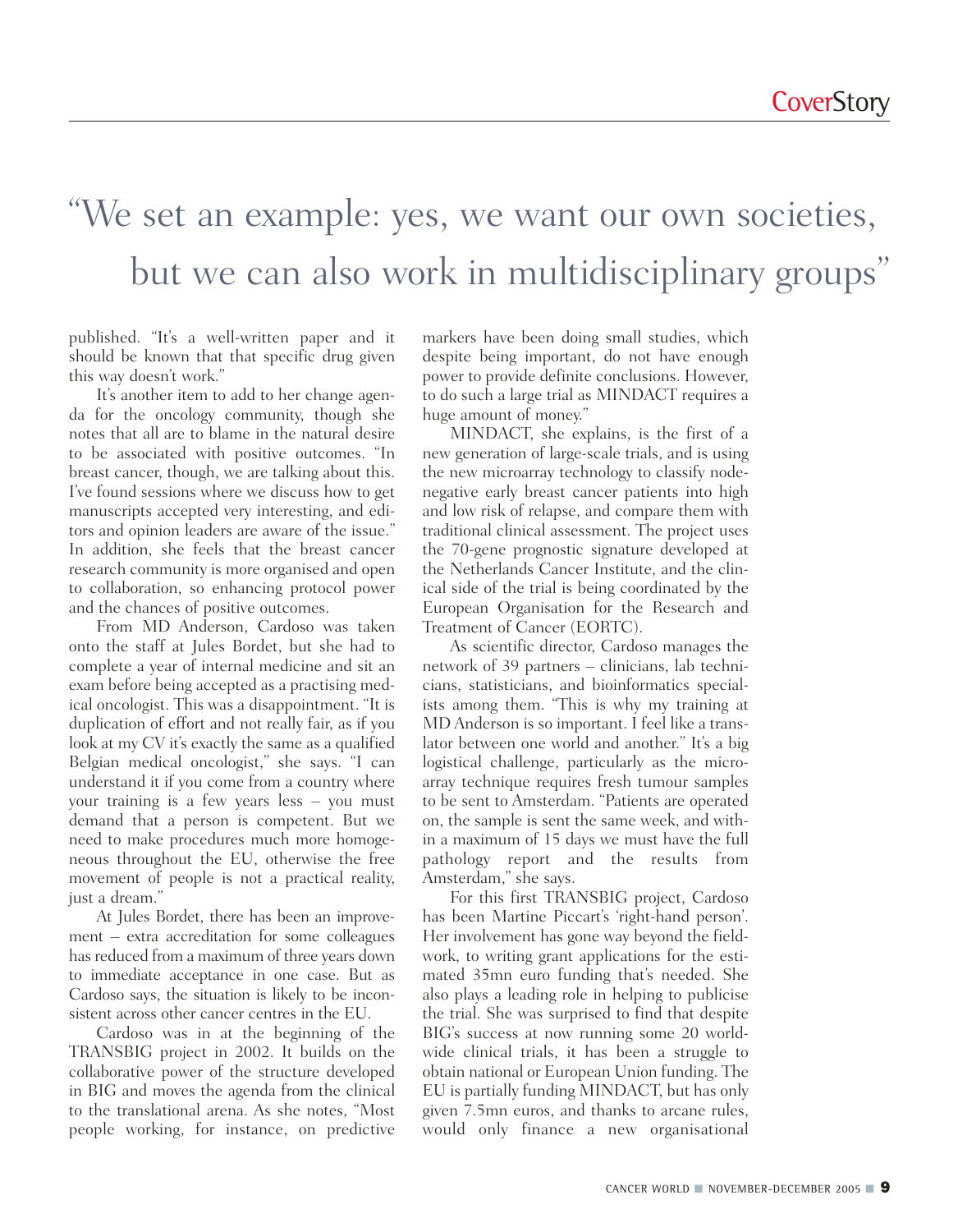

With her mother and sister Xana *(right)*. Xana's courage in facing down obstacles after a serious childhood accident has been an inspiration to Fatima

structure and not the trial itself – necessitating the creation of TRANSBIG out of BIG. Two other TRANSBIG projects submitted to the European Commission, a microarray radiotherapy trial and a project aimed at older patients, had their funding requests rejected on the grounds they were "too ambitious" and have consequently had to take a back seat. The priority now is to court other funders for MINDACT.

In addition to all the discussions to do with funding applications, Cardoso has also had to tackle the thorny issues of intellectual property rights, the involvement of commercial interests (as part of EU rules), and ethical issues. "It's been interesting to see the other side of clinical trials," she says. "I imagined myself as just an investigator putting patients through trials, which is already a lot of work, but all these other legal, ethical and financial aspects have been a roller coaster of a learning curve."

One requirement of EU funding that Cardoso has welcomed is the obligation to provide information about such trials that can be understood by a lay audience. The MIND-ACT/TRANSBIG descriptions are almost a model in science communication, and Cardoso says they will be producing a patient package, perhaps with a video. She feels there is an acute need to promote wider understanding of clinical trials in general, to address the lamentably low participation rate even in the best centres, and she comments that media coverage on the 'controversy' of mammography, in particular, upsets her greatly.

It's all experience that she can feed back to other young researchers via the Flims Alumni Club, where she has already served two terms as vice-president, and the Flims clinical cancer research workshops, where she is now part of the faculty. "You go on the course with an idea for a protocol and learn how to write it in a week – it would normally take months." About 60–70 young oncologists a year now attend the workshop in Europe, with similar initiatives running in the US and Australia. "It was an important experience for me and for 99% of people who do it – it touches your career from then on."

The Alumni Club came about, she says, because "a group of us decided we didn't want to lose touch – young people who learn the basics of research should be kept together. So we thought about creating a society that would set up a network of young researchers across the board – not just clinicians, but scientists from other disciplines. It's evolved nicely and we are now a member of FECS [Federation of European Cancer Societies], which has given us great support."

The multidisciplinary nature of the Alumni Club, says Cardoso, is a feature members see as a key message for others "We want the societies to talk more to each other instead of infighting because our goal is the same. We wanted to set an example – yes, we are young and yes we still want our own societies, but we can also work in multidisciplinary groups. Perhaps our generation

## "It's put into your head that if you want to continue on top, you don't open your game to everybody"